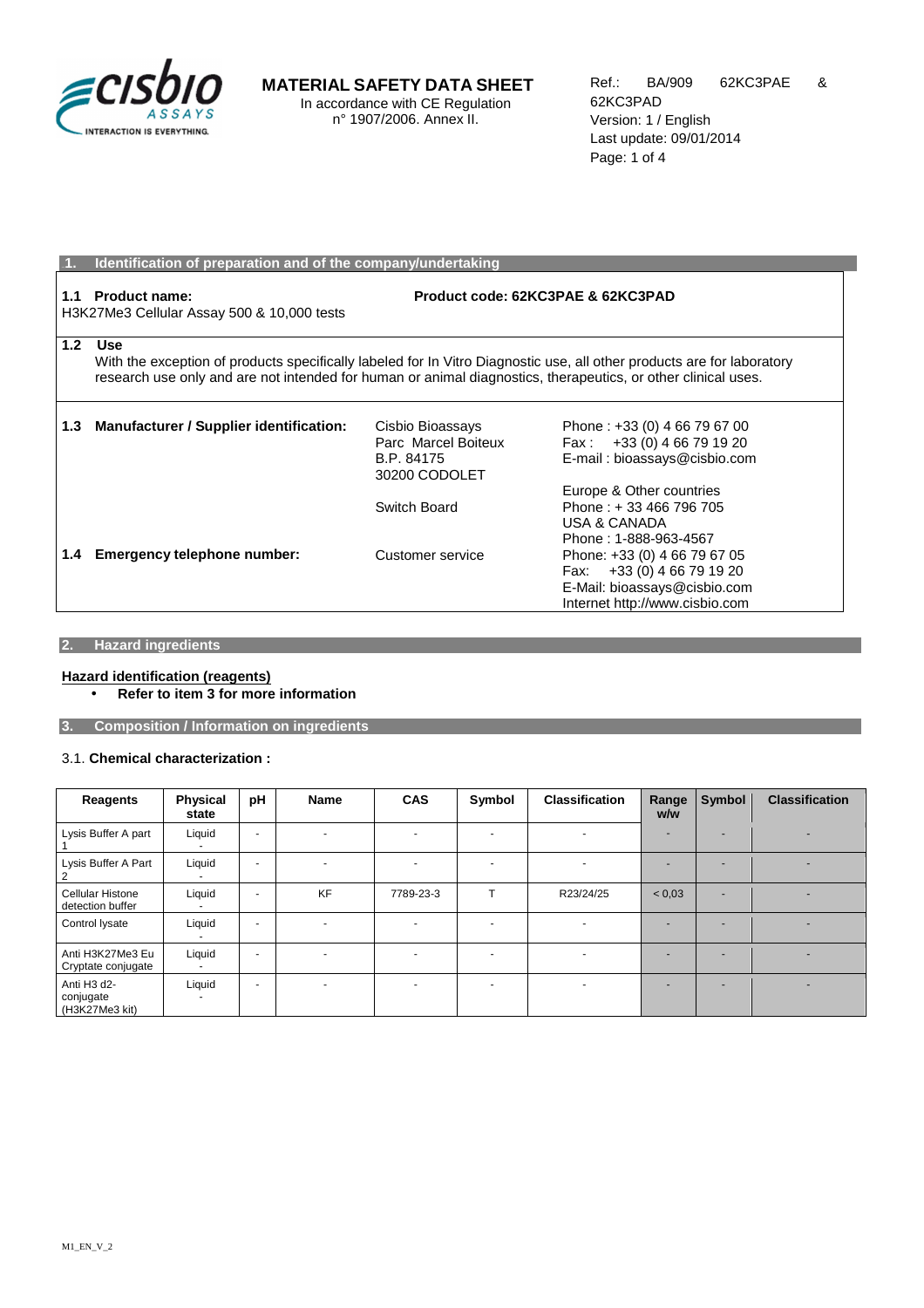

| 4.        | <b>First-aid and measures</b>           |                                                                                                                        |
|-----------|-----------------------------------------|------------------------------------------------------------------------------------------------------------------------|
| $\bullet$ | Eye or skin contact:                    | Immediately flush eyes or skin with plenty of water at least for 15 minutes.<br>Remove contaminated clothing.          |
| ٠         | Inhalation:                             | Supply for fresh air. If not breathing, give artificial respiration.<br>For any breathing problems supply with oxygen. |
| $\bullet$ | Ingestion:                              | Secure that the person is conscious. Flush mouth with water and<br>immediately call a physician.                       |
| 5.        | <b>Fire-fighting measures</b>           |                                                                                                                        |
| $\bullet$ | Suitable extinguishing media:           | Use dry chemical powder or appropriate foam extinguisher.                                                              |
| $\bullet$ | Protecting equipment for fire-fighting: | Put on breath protecting equipment, wear protecting clothing to prevent<br>contact with skin and eyes.                 |

**6. Accidental release measures** 

Use appropriate protective equipment and methods to clean up spilled subtances promptly. Absorb spill using appropriate material. Collect and dispose waste in accordance with applicable regulations.

| 7. | <b>Handling and storage</b>                                                                                                                                            |                                                                                                                                                                                                                                                  |
|----|------------------------------------------------------------------------------------------------------------------------------------------------------------------------|--------------------------------------------------------------------------------------------------------------------------------------------------------------------------------------------------------------------------------------------------|
| ٠  | <b>Handling</b><br>Advice for safe handling:                                                                                                                           | Avoid inhalation, contact with eyes, skin and clothing.                                                                                                                                                                                          |
|    | <b>Precaution</b>                                                                                                                                                      | Do not pipet by mouth. Do not eat, drink or smoke in areas where reagents<br>are handled.<br>Wear suitable one-way rubber gloves at work.<br>Avoid any splash and formation of aerosols.<br>For further advice see section 8.                    |
|    | <b>Storage</b>                                                                                                                                                         | Keep in properly labeled containers.                                                                                                                                                                                                             |
| 8. | <b>Exposure controls / personal protection</b>                                                                                                                         |                                                                                                                                                                                                                                                  |
| ٠  | Personal protective equipment<br>Respirator protection:<br>Hand protection:<br>Eye protection:<br>Body protection:<br><b>General protective and sanitary measures:</b> | Only required if dusts and aerosols are generated.<br>Wear compatible chemical resistant gloves.<br>Wear chemical safety goggles.<br>Wear protective clothing.<br>Safety shower and eyewash device.<br>Immediately remove contaminated clothing. |
|    |                                                                                                                                                                        | Wash hands after work.                                                                                                                                                                                                                           |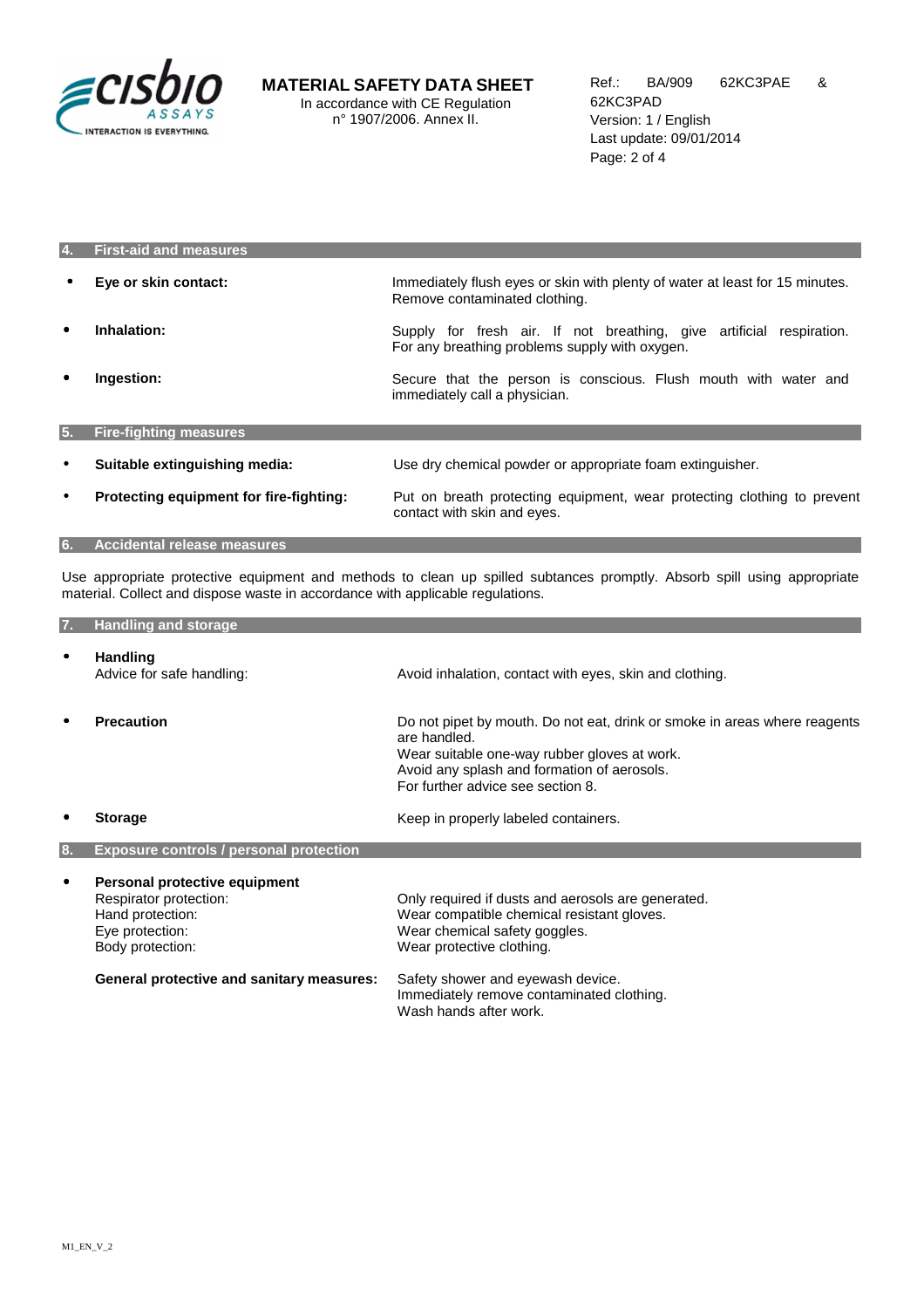

# **MATERIAL SAFETY DATA SHEET**

In accordance with CE Regulation n° 1907/2006. Annex II.

### **9. Physical and chemical properties**

|                              | Appearance<br>Physical state: Refer item 3.<br>Color: Refer item 3.                                             | Odour:<br>N/A                                                                                                                                                                                                                        |  |  |
|------------------------------|-----------------------------------------------------------------------------------------------------------------|--------------------------------------------------------------------------------------------------------------------------------------------------------------------------------------------------------------------------------------|--|--|
|                              | <b>Chemical parameters</b><br>pH:<br>Melting point / melting range:<br>Flash point:<br><b>Relative density:</b> | Refer item 3.<br>Not applicable.<br>Not applicable.<br>Data not available.                                                                                                                                                           |  |  |
| 10 <sub>1</sub>              | <b>Stability and reactivity</b>                                                                                 |                                                                                                                                                                                                                                      |  |  |
| $\bullet$<br>٠               | <b>Stability:</b><br><b>Conditions to avoid:</b><br>Incompability:<br>Hazardous or decomposition products:      | Data not available.<br>Data not available.<br>Data not available.<br>Data not available.                                                                                                                                             |  |  |
|                              | <b>Toxicological information</b>                                                                                |                                                                                                                                                                                                                                      |  |  |
|                              | <b>Toxicity:</b>                                                                                                | Data not available.                                                                                                                                                                                                                  |  |  |
|                              | <b>Ecological information</b>                                                                                   |                                                                                                                                                                                                                                      |  |  |
|                              | <b>General advice:</b>                                                                                          | Prevent from getting into sewage, water, ground                                                                                                                                                                                      |  |  |
|                              | Mobility and (bio)accumulation potential:                                                                       | Data not available.                                                                                                                                                                                                                  |  |  |
|                              | <b>Ecotoxicity:</b>                                                                                             | Ecotoxic effects of the product are not expected. Quantitative data on the<br>ecological effect of this product is not available.                                                                                                    |  |  |
|                              | <b>Other information:</b>                                                                                       | No ecological problems are expected when the product is handled and<br>used with due care and attention.                                                                                                                             |  |  |
| 13.                          | <b>Disposal consideration</b>                                                                                   |                                                                                                                                                                                                                                      |  |  |
|                              | <b>Contaminated packaging:</b>                                                                                  | Dispose of according to local regulations.                                                                                                                                                                                           |  |  |
|                              | <b>Products:</b>                                                                                                |                                                                                                                                                                                                                                      |  |  |
|                              |                                                                                                                 | The product must be disposed of as a laboratory chemical according to<br>local regulations. Please contact responsible authority. Used reagents,<br>plates, and reagent kits dispose of as potential infectious laboratory<br>waste. |  |  |
|                              | <b>Pollutes:</b>                                                                                                | Remove pollutes with absorbing paper.<br>All material used for cleaning up must be disposed of as infectious<br>laboratory waste.                                                                                                    |  |  |
| <b>Transport information</b> |                                                                                                                 |                                                                                                                                                                                                                                      |  |  |
|                              |                                                                                                                 |                                                                                                                                                                                                                                      |  |  |
|                              | <b>Ground transportation/RID/ADR:</b>                                                                           | Non-hazardous for road transport.                                                                                                                                                                                                    |  |  |
|                              | Seaway/IMDG:                                                                                                    | Non-hazardous for sea transport.                                                                                                                                                                                                     |  |  |

**• By air/OACI/IATA-DRG:** Non-hazardous for air transport.